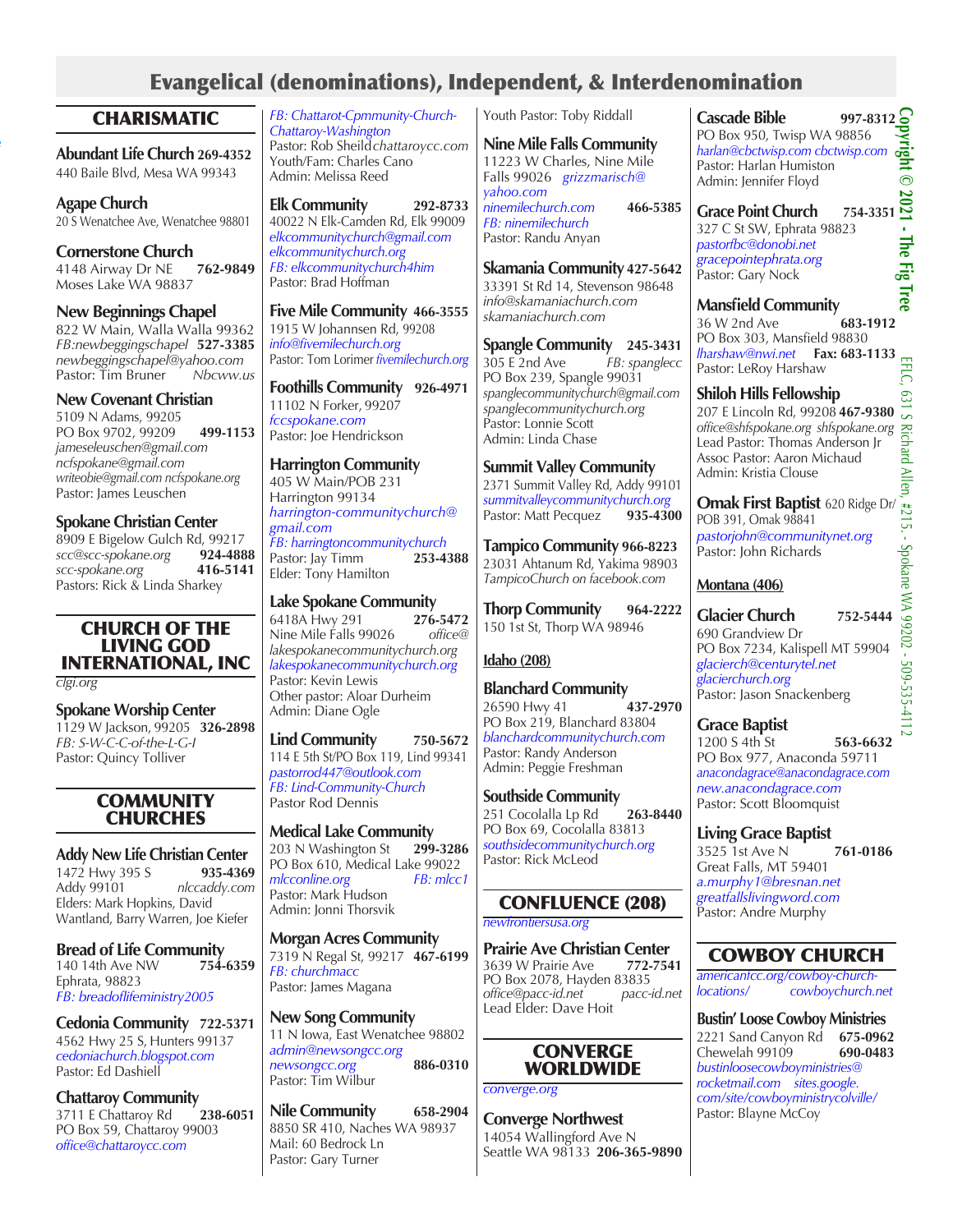#### **Idaho (208)**

#### **Cocolalla Cowboy 263-4388** Sagle Senior Center 650 Monarch Rd, Sagle 83860 4281 Cocolalla Lp, Cocolalla 83813 *bradshaws63@yahoo.com*

*FB: Cocolalla-Cowboy-Church* Pastors: Steve & Cindy Bradshaw

#### **Montana (406)**

### **Bitteroot Cowboy Church**

828 Ponderosa Dr **363-2853** Hamilton MT 59840 Pastors: Sam & Gerri Hale

# **Carlton Cowboy Church**<br>20075 Old Hwy 93 **273-6811**

20075 Old Hwy 93 Florence, MT 59833 *info@carltoncowboychurch.com carltoncowboychurch.com* Pastor: Dean Heitzmann

#### **Flathead Valley Cowboy**

| Kalispell, MT      | 752-3333 |
|--------------------|----------|
| Pastor: Paul Ainds |          |

#### **Sky Painter Ministry 683-4429**

1850 West Park, Dillon, MT 59725 *skypainter17@yahoo.com* Pastor: Stan Smith

### FREE CHURCH

#### *libertychurchproject.com*

**Covenant Church** *cov.church* Spokane Campus: **924-8817** 3506 W Princeton Ave, 99205 *Spokane@cov.church* Pastor: Jay & Jamie MacPherson

#### **Marble Community Fellowship**

3383 Hwy 25 N, Northport 99157<br>abyrd4usa@gmail.com 675-2643 *abyrd4usa@gmail.com* **675-2643** *marblecountry2015.splashthat.com* Pastor: Barry Byrd

#### **Patriot Church Spokane**

5028 E Bernhill, Colbert 99005 *patriotchurchmovement.org*

#### **Simple Salvation Church of God**

3818 S Myrtle St, 99223 **448-4111** Mail: 2910 E 57th, Ste 5 # 326, *evjww@yahoo.com https://ocog.thischurch.org*

#### **Truth in Love**

18507 E Appleway Blvd Spokane Valley 99016 POB142, Chattaroy 99003 *truthinlovechurch.com* **425-772-8222** Pastor: Shahram Hadian

### **Two Rivers Chapel**

176 Balm St Touchet 99360 wedding chapel

**Valley Community 663-8808** 333 Ohme Garden Rd

Wenatchee WA 98801

### **Idaho (208)**

#### **Lordship Church 509-786-3311** 6606 Hwy 95, Bonners Ferry 83805 *prorege@cwo.com lordshipchurch.org* Pastor: Warren Campbell

**Together Fellowship** PO Box 443, Kooskia 83539 *togetherfellowship.com* Pastor: Parson Rayphe

#### **Upriver Bible 245-2258** 64100 Hwy 3 South/PO Box 100 Fernwood 83830 *upriverbible.com PastorBrian@upriverbible.com* Pastor: Brian Primer

#### **Montana (406)**

**Liberty Fellowship 210-9797** @Hilton Garden Inn Conference Center, Hwy 93 S, Kalispell PO Box 10, Kila, MT 59920 *http://libertyfellowshipmt.com* Pastor: Chuck Baldwin

### **GATEWAY** INTERNAT'L (208)

PO Box 1476 **208-820-GATE** Hayden 83835 **(208-820-4283)** *info@gatewayintl.org gatewayintl.org*

| <b>Embyrs</b>                          | 667-8527   |
|----------------------------------------|------------|
| 1165 W Ironwood Dr                     |            |
| Coeur d'Alene 83814                    |            |
| Pastor: Chris Drake                    | embyrs.com |
| Assoc pastor: Josh & Katieann Browning |            |
| Admin: Bethany Young                   |            |
|                                        |            |

# HARBOR NETWORK

*https://www.harbornetwork.com*

#### **Connection Point Church** Northwest Christian School, 5104 E Bernhill Rd, Colbert Off: 319 W Hastings Rd, Ste B201 PO Box 98771, 99218 *barrysmith1217@gmail.com cpcspokane.org FB: cpcspokane*  Lead Pastor: Barry Smith

#### **Redemption Spokane**

212 S Division, 99201 *info@redemptionspokane.com redemptionspokane.com* Pastor: Miles Rohde

**The Vine Community 720-7795** 1023 E Crawford, Deer Park 99006 *church@vine-community.com vine-community.com* Pastor: Jeremy Waunch

### HIS HOLY CHURCH

*http://www.hisholychurch.org*

**His Church at Sanders 870-4574** 11249 Sanders Rd, Tensed 83870 *minister@hischurchsanders.org hischurchsanders.org* Pastor: Daniel Willms

### IN FAITH

# **Trinity Bible Fellowship**<br>1101 First Ave **125-3270**

1101 First Ave PO Box 853, Davenport 99122 *tbfdavenport@hotmail.com tbfdavenport.org FB: TBFDavenport* Pastor: Steve McLachlan Admin: Wanda Bowman

### INDEPENDENT

#### **Church of God at Spokane**

2019 N Hemlock St, 99205 *churchofgodatspokane@gmail.com churchofgodatspokane.org* **922-2187** Pastor: Wilbur Gassman Sr

**Latah Country Bible 286-3421** 411 N Pine PO Box 79, Latah 99018 *mewhinney@frontier.com*

*FB: Latah-Country-Bible-Church* Pastor: Mark Mewhinney

#### **Living Grace Fellowship**

1012 S Freya St, 99202 **747-1090** Other pastors: Tony Wirth, Gail Pratt

#### **Orchard Christian Fellowship**

312 E 3rd, 99202 *orchardchristian.org merkling@orchardchristian.org* Pastor: Chris Merkling **838-0139**

#### **Shiloh Fellowship Ministry**

315 S Cedar, Colville 99114<br>Pastor: Len Phelps 775-2717 Pastor: Len Phelps

#### **South Hill Bible 838-2242** 958 E 29th, 99203 *shbcspokane.org* Pastor: John Underhill *office@shbcspokane.org* Other pastors: Andrew Stachofsky, Brad Pearson

#### INTER-DENOMINATIONAL

**Cheney Community 235-4841** 1307 3rd St, Cheney 99004 Pastor: Todd Luce *heneycc.org* Admin: Beverly Schaad

**The City Gate Fellowship** 170 S Madison, 99201 **455-9670** *thecitygate@qwestoffice.net thecitygatespokane.org*  Pastor: John Murinko Admin: Shirley Murinko

**Greenacres Christian Fellowship** 215 N Barker Rd **465-3625** PO Box 608, Greenacres 99016

*grnacrescf@gmail.com greenacreschristianfellowship.com* Pastors: Bill & Judy Dropko

### MINISTERS FELLOWSHIP INTERNATIONAL

*mfileader.org*

**Builders of Hope Fellowship**<br>4006 S. Tacoma Ct **366-1331** 4006 S. Tacoma Ct **366-1331** Kennewick 99337 *buildersofhope777@gmail.com FB: buildersofhopefellowship*

**Faith Community** 

**Church - Quincy 787-1229** 1005 10th Ave SW PO Box 665, Quincy 98848 Pastors: Jess & Lynn Slusher Other pastors: David & Katie<br>Taylor *info@quincyfcc.*  $info@quincyfcc.com$ Spanish Pastor: Ramon & Angela<br>de Sue *quincyfcc.com* quincyfcc.com

**Fathers House 773-4719** 207 S Klickitat, Goldendale 98620 *fhf@gorge.net sites.google.com/ site/fathershousefellow*

**The Father's House 529-6704** 304 N 2nd Ave *fathershouseww.org* PO Box 2113, Walla Walla 99362 *thefathershouse@charter.net* Pastor: Michael Cain

#### **First Baptist of Newport**

517 W 2nd Ave **447-3846** PO Box 784, Newport 99156 *newportfirstbaptist@hotmail.com newportfirstbaptist.com* Pastor: Rob Malcolm Admin: Erin Malcolm

#### **Freedom Church - Yakima**

903 Lindy Ln **490-4069** Yakima 98903 *fcyakima.org*

#### **Grace Harvest Fellowship**

313 Fig St **766-2911** Moses Lake 98837 **Fax: 766-2374** *info@graceharvestchurch.org graceharvestchurch.org* Pastor: Doug & Peggy Sherman Other pastor: Raul Figueroa, Drew Eckland, Noah Dexter

**Iglesia Tri Cities 586-3742** 221 S. Benton St, Kennewick 99336 *iglesiatricities.com*

#### **Island View Worship Center**

1520 Fowler St **783-1331** Richland WA 99301 *ivwc.org* Pastor: Dan Keller

**Lakes Community 226-5148** 6703 N Idaho, Newman Lake 99025<br>Pastor: Carl Hampsch *lakescc.org* Pastor: Carl Hampsch Other Pastors: Scott Simon, Gabe Boe, Chase Bolster *office@lakescc.org*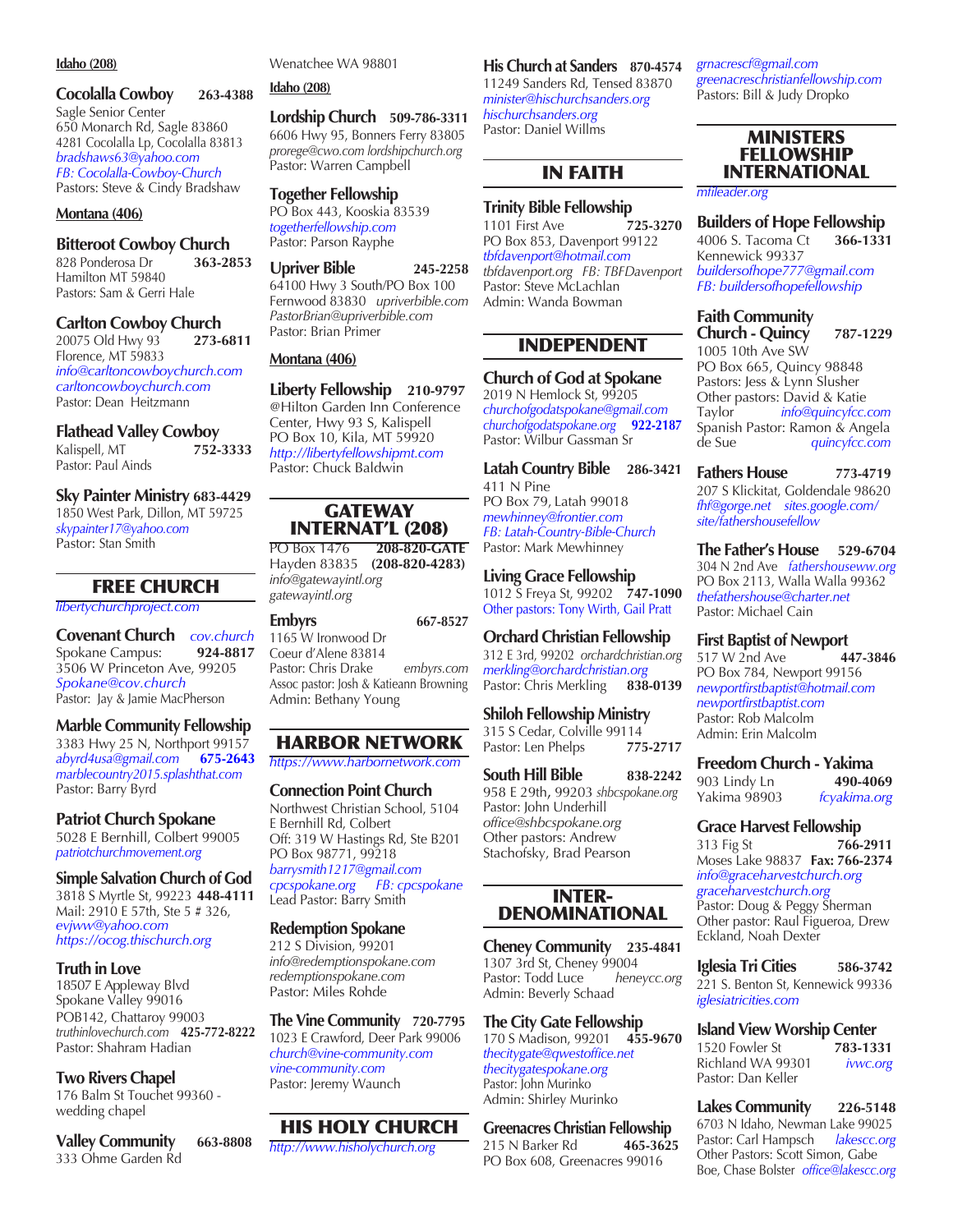**Life River Fellowship 924-9510** 2810 N Park Rd *info@liferiver.org* Spokane Valley 99212 Pastor: Joel Butler *liferiver.org*

#### **Living Stone Church 981-9400**

North Spokane Campus: 14011 N Little Spokane Dr Downtown Campus: 115 E Pacific, 99201 *FB: livingstonespokane*  Mail: 12402 N Division St, 99218 *livingstonespokane.com* Pastors: Van & Lori Bradeen Care Min Coords: Barry & Kay Hill

#### **Sozo Church 326-1571**

2131 W Woodside Ave, 99208 *sozospokane.org* Pastors: Mark & Tai Blair Assoc pastors: Doug & Patti Malott, Robert & Marissa Leavitt

#### **Sun City Church 868-1272**

10920 E Sprague Spokane Valley 99206 *admin@suncitychurch.com suncitychurch.com* Pastors: Danny & Jamie Schulz

#### **Valley Christian Fellowship of Oroville476-2028**

142 Eastside Oroville Rd PO Box 1707, Oroville 98844 *vcf@valleycf.com valleycf.com* Pastors: Randy McAllister, John Rounds Republic Campus: Grace Christian Academy, 35 N Clark Ave

#### **Idaho (208)**

**Church of Faith 437-0150** 36245 Hwy 41, Oldtown 83822 *churchoffaitholdtown.org* Pastor: Jack Jones *FB: cofoldtown*

#### **House of the Lord 437-2032**

754 Silver Birch Ln, Oldtown 83822 *hotlchurch@hotmail.com houseofthelordchurch.com* Pastor: Jeff Ecklund Other pastors: Joel & Lindsey Ecklund, Stephen & Lisa Alkire, John & Cathy Poisel, Kathy Croston

#### **Sandpoint Christian Center**

1925 N Boyer, Sandpoint 83864 *office.sandpointcc@gmail.com*  $s$ *andpointcc.net* Pastor: Wesley Ribeiro

#### **Montana (406)**

#### **Hope Church**

436 Birch Grove Rd **257-7112** Kalispell MT 59901

### MISSION ANABAINO

*anabaino.org*

### **Coram Deo Presbyterian**

122 S Monroe St, Ste 202, 99201 Ofc: 127 S Howard, Ste 106, 99201 Pastor: Kyle Parker *livecoramdeo.org* Admin: Jenn Morissette **789-0508**

### REAL LIFE MINISTRIES

#### *reallifeministries.com*

**Cheney Real Life** 111 Betz Rd, Cheney 99004 *cheney@wearereallife.com wearereallife.com* **466-1214**

#### **Real Life Ministries Newport**

Pine Ridge Community, 1498 1st PO Box 1709, Newport 99156 *jhorton@reallifenewport.com reallifenewport.com* **447-2164** Leading Elder: Jared Horton

#### **Real Life Ministries Northside**

10101 N Nevada St, 99218 *wearereallife.com* Pastor: Richie Shaw **466-1214** Other pastors: Shane Austin

#### **Real Life Otis 315-5829**

4904 N Harvard, Otis Orchards 99027 *info@reallifeotis.church reallifeotis.church* Pastor: Hollend Fallang Admin: Danna Fallong

#### **Real Life on the Palouse**

588 SE Blvd, Pullman 99163<br>*liferotp.com* 339-6365 *liferotp.com* **339-6365** Pullman pastor: Thad DuBuhr

#### **Real Life Ministries South Hill**

5607 S Freya, 99223 *wearereallife.com southill@wearereallife.com* Pastor: Michael Kotsala **466-1214**

#### **Valley Real Life 232-0840**

PO Box 397, Spokane Valley 99016 Pastor: Dan Shields *valleyreallife.org* Barker: 1831 S Barker Rd Fairfield Pastor: Brad Presnell Admins: Brenda Gross

#### **Idaho (208)**

**Real Life Ministries 777-7325** 1866 Cecil Rd, Post Falls 83854 *reallifeministries.com* **866-770-7325** Pastor: Jim Putman Coeur d'Alene Campus: 610 N 4th St, 83814 **664-4238** Pastor: Blake Wakeman North Campus: Timberlake Junior High, 5830 Blackwell Blvd Spirit Lake 83869 **500-2172** Pastor: Jim Blazin

#### **Real Life on the Palouse**

Moscow: 1428 S Blaine St, 83843 Office: 588 SE Bishop Blvd, 99163<br>*liferotp.com* 882-2484 *liferotp.com* **882-2484** Pastor: Josh Gray

#### **Real Life Ministries - Silver Valley** 10 S Division St, Pinehurst 83850

*info@rlmsilvervalley.com* **682-4801** Pastor: Gene Jacobs Assoc pastor: Richard Jansen

Admin: Amy Renner *rlmsv.com*

### REGIONS BEYOND

*regionsbeyond.com*

#### **Destination Church**

5025 N Market, Spokane 99217 *pastorjonmeek@gmail.com* Pastor: Jon Meek II *dcspokane.org* Assoc Pastor: Jon Meek Sr

#### **Montana (406)**

### **Clark Fork City Church**

2811 Latimer St **721-7804** Missoula MT 59808 *marie@clarkforkcitychurch.org clarkforkcitychurch.org* Leader: Josh Yakos Admin: Marie Marsh

#### SPANISH RIVER

#### *srcchurchplanting.com*

**Coram Deo Presbyterian** 122 S Monroe St, Ste 202, 99201

Ofc: 127 S Howard, Ste 106, 99201 Pastor: Kyle Parker *livecoramdeo.org* Admin: Jenn Morissette **789-0508**

#### VENTURE CHURCH NETWORK

*cbamerica.org*

### **Church Venture NW**

13504 NE 84th St **503-669-1515** Vancouver 98682 *info@churchventurenw.com churchventurenw.com* Exec Dir: James Gleason Admin: Jamie Duncan

#### **Calvary Baptist - Ellensburg**

840 Cowboy Ln **925-3688** PO Box 854, Ellensburg 98926 *discoverliberty.org* Pastor: Stephen Branine

### **Calvary Crossroads Church**

1301 Maple St **888-2767**  Wenatchee 98801 *info@calvarycrossroads.com calvarycrossroads.com* Pastor: Jay Caron

#### **Community Bible - Dayton**

203 S 2nd St, Dayton 99328 *cbchurch77@msn.com cbcdayton.org*  Pastor: Dewayne Ramsey **382-4106**

**Faith Baptist Church of Bridgeport** 325 12th **689-2097** PO Box 501, Bridgeport 98813 *lew.gipe@gmail.com*

#### **Grace Baptist - White Salmon** 1280 W Jewett Blvd **493-2597** PO Box 1098 **Fax: 493-3209**

White Salmon WA 98672 *gracebaptist@gorge.net gracews.org* Pastor: Mark Hoeffner

# **Harvest Community Church**<br>Selah Civic Center 697-8300

Selah Civic Center<br>216 S 1st St Fax: 697-8307 PO Box 245, Selah WA 98942 *info@harvestcc.com harvestcc.com* Pastor: Jason Williams Other pastor: Mark Flippin

#### **Hillyard Baptist 487-2795** 2121 E Wabash, 99207 *hillyardbaptist.qwestoffice.net* Pastors: Ron Ulmer, Ruth Palnick Admin: Justin Ulmer, Nan Lewis

**Mission Church 542-7907** Sharpstein Elementary, 410 Howard PO Box 245, Walla Walla 99362 *info@missionchurchww.org missionchurchww.org* Pastor: Brian Hope

#### **Mount Adams Baptist**

2366 Hwy 141 **395-2929** PO Box 164, Trout Lake 98650 *mountadamsbaptist@gmail.com mountadamsbaptistchurch.com* Pastor: Adam Peck

#### **New Creation Fellowship**

1515 E Farwell Rd, 99208 PO Box 1474, Mead 99021<br>ncf99208@gmail.com 723-2388 *ncf99208@gmail.com* **723-2388** Pastor: Marc Curnutt *ncfspokane.com* Other pastors: Matt Halverson, Barry Starkey *ncf99208@gmail.com* Admin: Kristi Tuomala

#### **Restoration Church 452-2080**

Seasons Performance Hall, 101 N Naches Ave, Yakima 98901 Ministry Cntr: 312 E Yakima Ave PO Box 1756, Yakima 98907 *info@restorationyakima.com restorationyakima.com* Lead Pastor: Kevin Deyette

# **South Hills Church (Hispanic)**<br>3700 W 27th Ave 586-6101

3700 W 27th Ave Kennewick 99337 Pastors: Jim Landymore, Other pastors: Jeff Bennett, Brian Stark, Aaron Oosterwyk, Matthew Huston, Douglas Slachter *southhillschurch.cc* Admin: Beth Cunningham

**Trinity Baptist** *TBCSpokane.com* 6528 N Monroe, 99208 **328-4660** Pastor: Blaine Donaldson

#### **Trinity Baptist - Walla Walla**

595 Abbott Rd, Walla Walla 99362 *tbc@trinitywallawalla.org* **525-3032** *trinitywallawalla.org* **541-777-0075** Lead Pastor: Logan Mann Spanish Min: Edgar Gonzales

**West Side Baptist 965-2800**  6901 Summitview, Yakima 98908 *office@wsbcyakima.org* Pastor: Rick Harpel *westsidechurch.info* Other Pastors: Tyler Critchlow, Elias Garcia, Joseph Lehmkuhl

**Idaho (208)**

**First Baptist - Sandpoint**